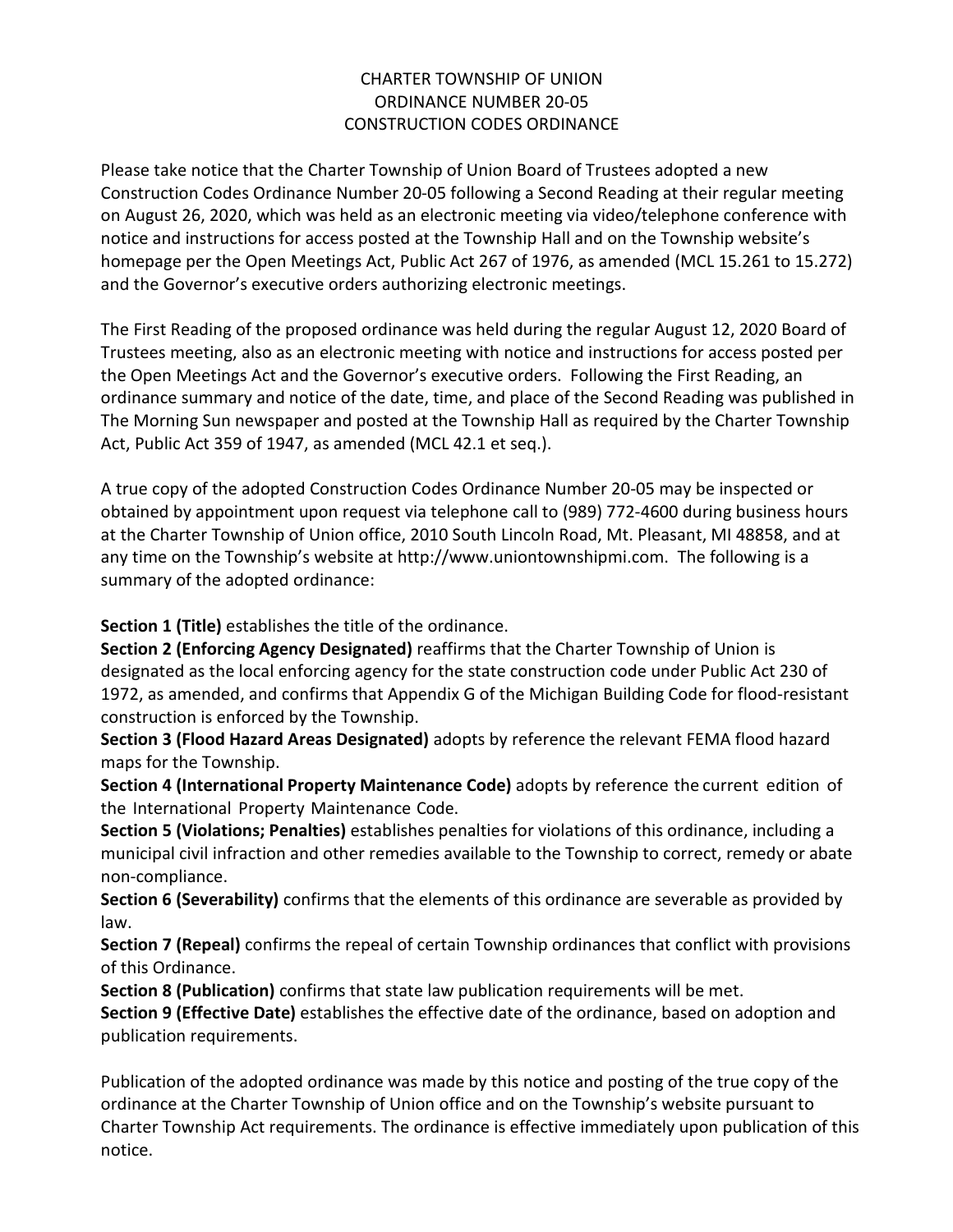# **CHARTER TOWNSHIP OF UNION ISABELLA COUNTY, MICHIGAN**

#### **CONSTRUCTION CODES ORDINANCE NO. 20-05**

[An ordinance adopted under provisions of the Stille-DeRossett-Hale Single State Construction Code Act (Public Act 230 of 1972, as amended, being MCL 125.1501 – MCL 125.1531) and Charter Township Act (Public Act 359 of 1947, as amended, being MCL 42.1 – MCL42.34) to protect the general health, safety, and welfare by reaffirming the designation of the Charter Township of Union code officials as the enforcing agency to discharge the responsibilities of the Township for the administration and enforcement of the state construction code, including Appendix G (Flood-Resistant Construction); and to provide for severability, repeal, publication, and an effective date.]

#### **CHARTER TOWNSHIP OF UNION, ISABELLA COUNTY, MICHIGAN HEREBY ORDAINS:**

#### **Section 1. Title.**

This Code shall be known as the "Construction Codes Ordinance" and may be cited as such and will be referred to herein as "this Ordinance."

# **Section 2. Enforcing Agency Designated.**

Pursuant to the provisions of the state construction code and in accordance with Section 8b(6) of the Stille-DeRossett-Hale Single State Construction Code Act (Public Act 230 of 1972, as amended, being MCL 125.1501 – MCL 125.1531), this ordinance reaffirms that the Charter Township of Union code officials are designated as the enforcing agency to discharge the administration and enforcement responsibilities of the Township under the state construction code ("Code") and Stille-DeRossett-Hale Single State Construction Code Act ("this Act"); and that the Township assumes responsibility for the administration and enforcement of this Act and Code throughout its corporate limits.

Pursuant to the provisions of the Code and in accordance with this Act, Appendix G of the Michigan Building Code shall be enforced by the Township's enforcing agency throughout its corporate limits.

#### **Section 3. Flood Hazard Areas Designated.**

The Federal Emergency Management Agency (FEMA) Flood Insurance Study (FIS) for Isabella County, Michigan and Flood Insurance Rate Map (FIRM) panel numbers, 26073C-0193D, -0194D, -0200D, -0215D, -0305D, -0306D, -0307D, -0308D. -0309D, and -0330D dated February 5, 2014 are hereby adopted by reference for purposes of administration and enforcement of the state construction code.

#### **Section 4. International Property Maintenance Code.**

The current edition of the International Property Maintenance Code, including any and all future amendments thereto, is hereby adopted and incorporated by reference in its entirety together with and subject to the provisions of this Ordinance for the purposes of regulating and governing the conditions and maintenance of all property, buildings and structures by providing: the standards for supplied utilities and facilities and other physical things and conditions essential to ensure that structures are safe, sanitary and fit for occupation and use; and for the condemnation and removal of buildings and structures determined to be unfit for human occupancy and use.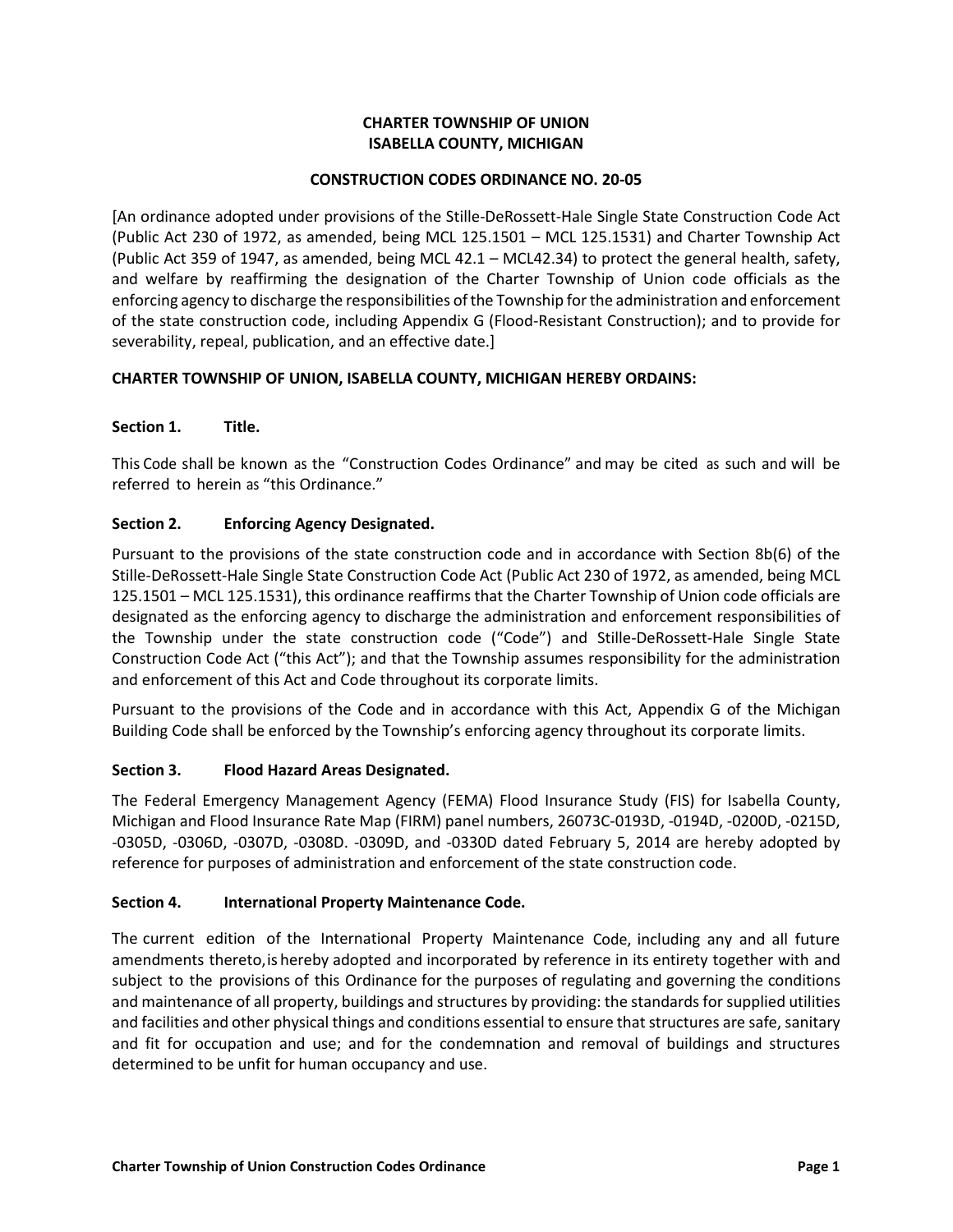# **Section 5. Violations; Penalties.**

Any person, firm, corporation, or agent, or any employee, contractor, or subcontractor of same, who fails to comply with any of the provisions of this Ordinance or the state construction code, or who impedes or interferes with the enforcement of this Ordinance or the state construction code, shall be deemed in violation of this Ordinance and shall be subject to the following:

- (A) **Public nuisance.** Violations of any provision of this Ordinance or the state construction code are hereby declared to be a nuisance per se and shall be subject to abatement or other action by a court of appropriate jurisdiction.
- (B) **Violators.** Each owner or other person who commits, participates in, assists in, or maintains any violation of this Ordinance or the state construction code may be held responsible for a separate offense and may be subject to the penalties provided in this Section. The cost of prosecution shall also be assessed against each violator. The imposition of any penalty shall not exempt the offense from compliance with the requirement of this Ordinance or the state construction code.
- (C) **Municipal civil infraction.** Any person who violates or permits the violation of this Ordinance or the state construction code shall be responsible for a municipal civil infraction and shall be subject to a fine not to exceed the limits specified in the Township's Municipal Ordinance Violation Bureau Ordinance. Proceedings for the municipal civil infraction shall proceed as provided in that ordinance.
	- (1) The imposition of a municipal civil infraction fine for any violation shall not excuse the violation or permit it to continue.
	- (2) A person who violates or permits the violation of this Ordinance or the state construction code shall also be subject to additional sanctions, remedies, injunctions, judicial orders, penalties, enforcement costs and expenses as provided for under Chapter 87 of the Revised Judicature Code, being MCL §600.8701, et. seq., as amended. Each day a violation of this Ordinance continues to exist constitutes a separate violation.
- (D) **Other remedies.** The rights and remedies set forth above shall not preclude the use of other remedies provided by law, including any additional rights of the Township to initiate proceedings in an appropriate court of law to restrain or prevent any noncompliance with any provisions of this Ordinance or the state construction code to correct, remedy or abate such non-compliance.
- (E) **Rights and remedies preserved.** Any failure or omission to enforce provisions of this Ordinance or the state construction code or to prosecute a violation of this Ordinance shall not constitute a waiver of any rights and remedies provided by this Ordinance, the state construction code, or other remedies provided by law, and shall not constitute a waiver nor prevent any further prosecution of violations of this Ordinance or the state construction code.

# **Section 6. Severability.**

The provisions, sections, sentences and phrases of this Ordinance are declared to be severable and if any such portion is declared unconstitutional or invalid for any reason by a court of competent jurisdiction, such finding shall in no way affect or invalidate the remainder of this Ordinance.

#### **Section 7. Repeal.**

All ordinances or parts of ordinances in conflict with this Ordinance, including Ordinance No. 1986-2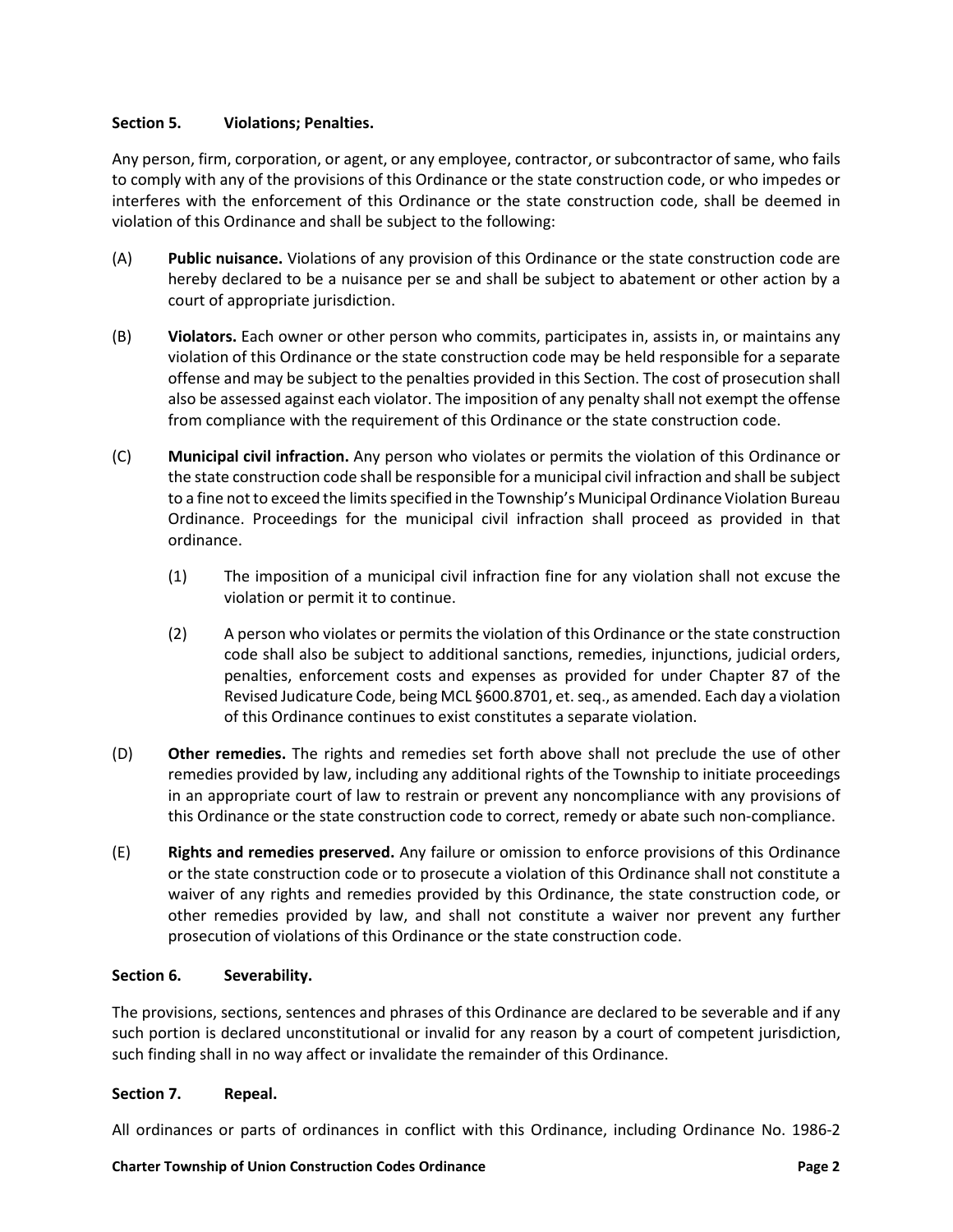(Union Township Code Adoption Ordinance), Ordinance No. 1989-5 (Moving Buildings), Ordinance No. 1992-3 (Uniform Code for the Abatement of Dangerous Buildings), Ordinance No. 1998-14 (Uniform Building Code), Ordinance No. 2013-05 (Ordinance Addressing Floodplain Management Provisions of the State Construction Code), Ordinance No. 2014-06 (International Property Maintenance Code), and the House Trailer Ordinance of June 6, 1967 are hereby repealed, except that this Ordinance shall not be construed to repeal any provision of the adopted Township Zoning Ordinance.

## **Section 8. Publication.**

The Clerk for the Township shall cause this Ordinance to be published in the manner required by law.

# **Section 9. Effective Date.**

This Ordinance was approved and adopted by the Township Board of Trustees, Isabella County, Michigan, on August 26, 2020, after a first reading by the Township Board of Trustees on August 12, 2020 and publication after such first reading as required by Michigan Act 359 of 1947, as amended. This Ordinance shall become effective immediately upon publication of a summary of the ordinance and notice of adoption in a newspaper of general circulation in the Township, following adoption by the Township Board of Trustees.